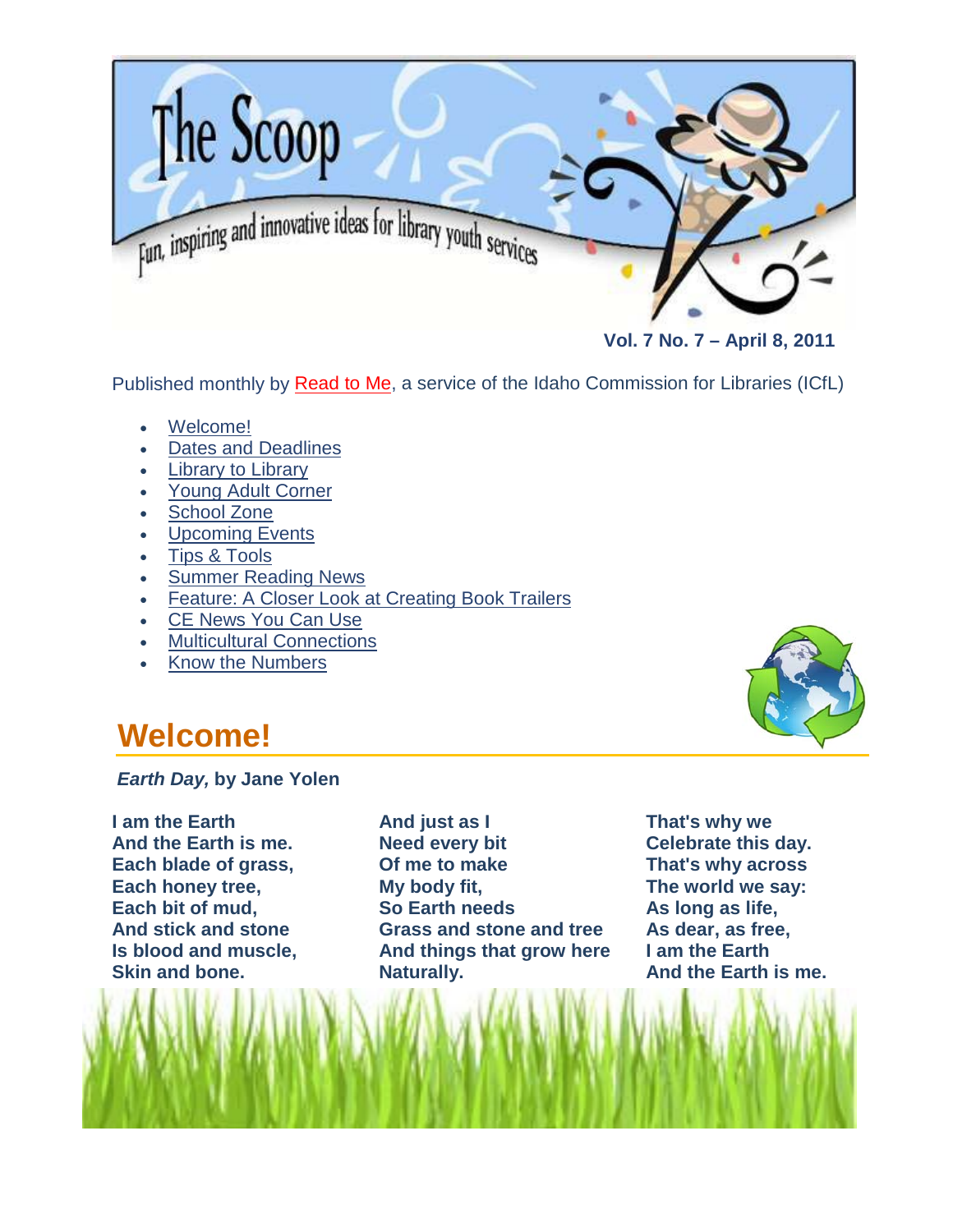#### **Celebrate Earth Day April 22, 2011**

For more information visit [Earth Day Network.](http://www.earthday.org/) You will find great information, activities, press, and program information on their website.



<span id="page-1-0"></span>

**Click on each for more information:** 

- **LAST DAY TO APPLY!** April 8, 2011: Deadline to apply for **[El día de los niños Program](http://www.surveymonkey.com/s/2011-Dia-Application)**
- April 13, 2011: Deadline to register for **[Early Literacy Environments Webinar](http://rtmwebinar.eventbrite.com/)**
- May 12, 2011: Deadline to apply for **[Read to Me First Book](http://libraries.idaho.gov/landing/first-book)**
- May 20, 2011: Deadline to apply for **[Every Child Ready to Read](http://libraries.idaho.gov/landing/every-child-ready-to-read)**
- June 3, 2011: Deadline to apply for **[Six SkillsTubs Pilot Program](#page-7-1)**
- You can apply anytime to participate in the **[Idaho Child Care Reads Program](http://libraries.idaho.gov/landing/idaho-child-care-reads)**
- You can apply anytime to participate in the **[Jump Start Program](http://libraries.idaho.gov/landing/jump-start)**

<span id="page-1-1"></span>

#### **Alien Invasion at the Lewiston City Library**



*- Submitted by Debbie Allen, Lewiston City Library*

Every second Saturday of the month (always from 2 - 4 p.m/), the Lewiston City Library hosts a children's event. Saturday, March 12, aliens invaded the library to create cool alien inspired crafts with their families. Every fashionable alien needed a cosmic costume to wear as they zoomed through the library galaxy. Children who attended were challenged to create such an outfit at the "Space Suit" station. Large grocery type paper bags were turned into amazing space couture, as participants added tin foil, CDs, and other alien inspired goo-gahs.

Little Green creatures were soon floating all over the library as the little aliens made green face masks, adding antennas and stars to create their alien look.

Every good Alien needs a proper form of transportation, so paper plate flying saucers were designed, created and then taken to the "Flying Saucer Fling" station. Alien kids flung their saucers onto a grid taped to the floor to win alien stickers, very popular with the Alien boys.

To decorate their home planet, little aliens put together an alien mobile with pictures of robots, planets, spaceships and other items from our galaxy. Children had fun reading books about UFO's, Crop Circles, and space, and having their pictures taken with our local Alien in the chair, who never moved.

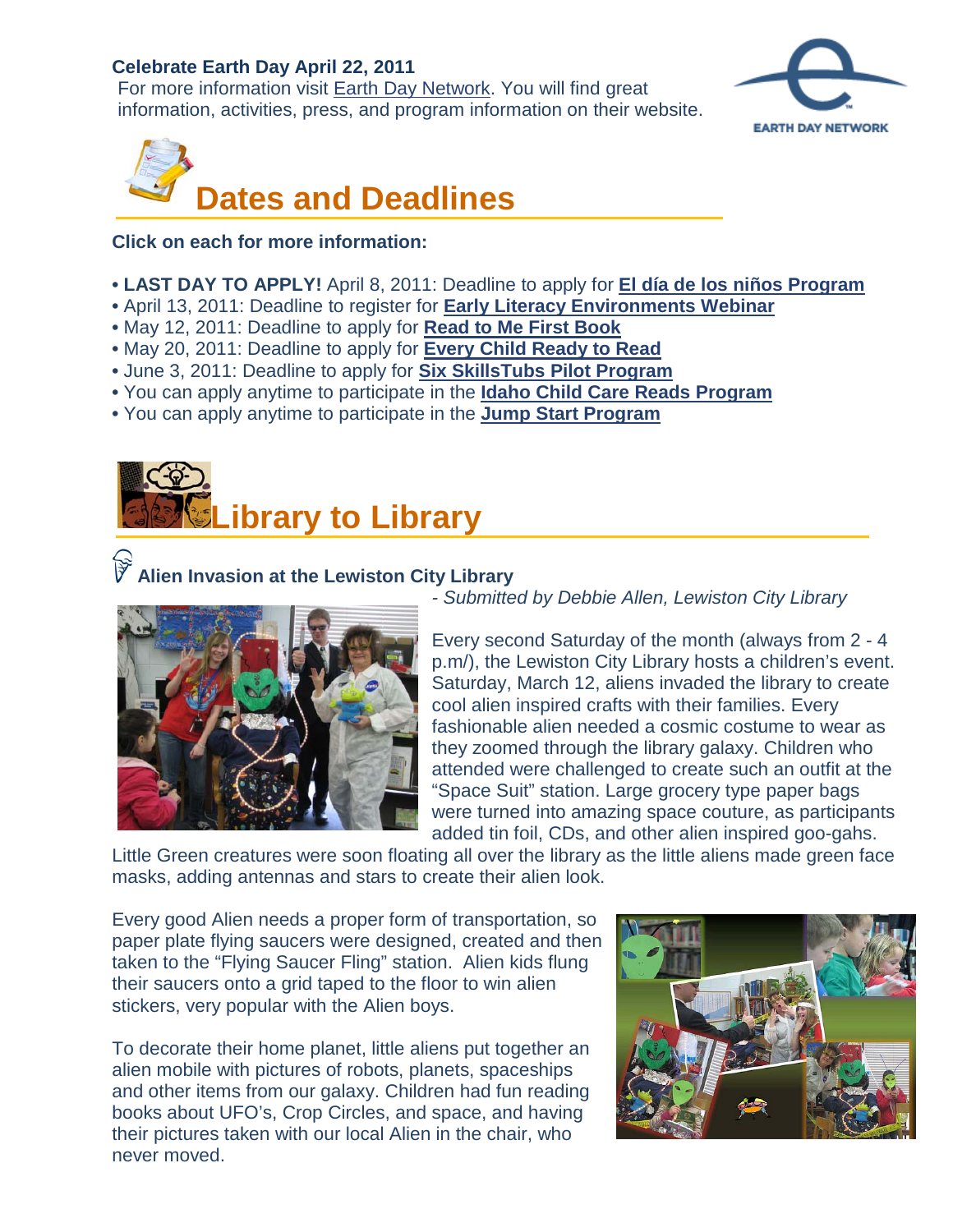At the end of the event, patrons who witnessed these strange "Alien Sightings" had their memories erased with our resident "Man in Black," aka Kory. The Alien Invasion of the Lewiston City Library was a fun and cosmic experience for all!

# **[Librarians for Little Ones Combine Fun with a Few Good Reads](http://support.weta.org/site/R?i=v7vqMzY-Cc1eGrsAYCDLhQ..)**

*Reposted from Reading Rockets' Rocket Blast Weekly, April 1, 2011 This is an article about Amber Kent, who used to be a youth services librarian with the Madison Library District before moving on to Casa Grande, Arizona. Kudos, Amber!*

Amber Kent has a master's degree in library science. Perhaps you'd imagine her sitting in the musty corner of a musty library shelving musty library books. That would be wrong. Instead, she faced a cluster of preschoolers on a recent morning in Vista Grande Library. She sang to music and jumped up and down and touched her nose and reached to the sky. She did all this with a burst of energy not ordinarily seen in librarians. And, as directed, the kids followed along -- singing and twirling about. And this was just the warm-up. After all, this was Preschool Storytime. And Kent, youth librarian, hadn't yet cracked a book.

Read the complete article in the [Casa Grande Dispatch](http://trivalleycentral.com/articles/2011/03/27/casa_grande_dispatch/top_stories/doc4d8e44d8e4ee4999895066.txt) from Arizona

<span id="page-2-0"></span>

# **Teen Created Book Trailers Available to View!**

Check out all the amazing book trailers that were created by teams of teens throughout Idaho as part of the 2011 Teens and Technology coursework. You can access the book trailers [HERE.](http://libraries.idaho.gov/files/BT-Links-Website.pdf)

# **Teen Tech Week activities ROCK the state Part 2**

Libraries all over Idaho celebrated Teen Tech Week. Here are some more highlights from the [survey](http://www.surveymonkey.com/s/8NL2JRD) we asked them to complete:

"Due to scheduling conflicts we had a Teen Tech Night on Friday Feb 25 from 6-8 p.m. The library was closed to all but teens. Teens rotated through stations. They were introduced to JayCut, online video making, where they messed around using the tutorials and learning some basic skills on JayCut. This was to encourage and excite them into wanting to do a book trailer. All enjoyed and liked JayCut and most said they would use again. It was amazing how fast the teens caught on and got a short little video clip done with the pictures, video and music from the tutorial. Teens used the FlipCam to create a short video, and everyone had fun playing the Wii." *- Debbie Allen, Lewiston City Library*

"We had Andrew Molzan give a workshop on the technology used in movies and rides at the Universal Studio in Florida. He is a machinist and he helped make props for movies including Harry Potter's wand. He also helps make parts for the rides at Universal Studios. He had a Powerpoint of the machines he uses and he explained some of the movie magic involved and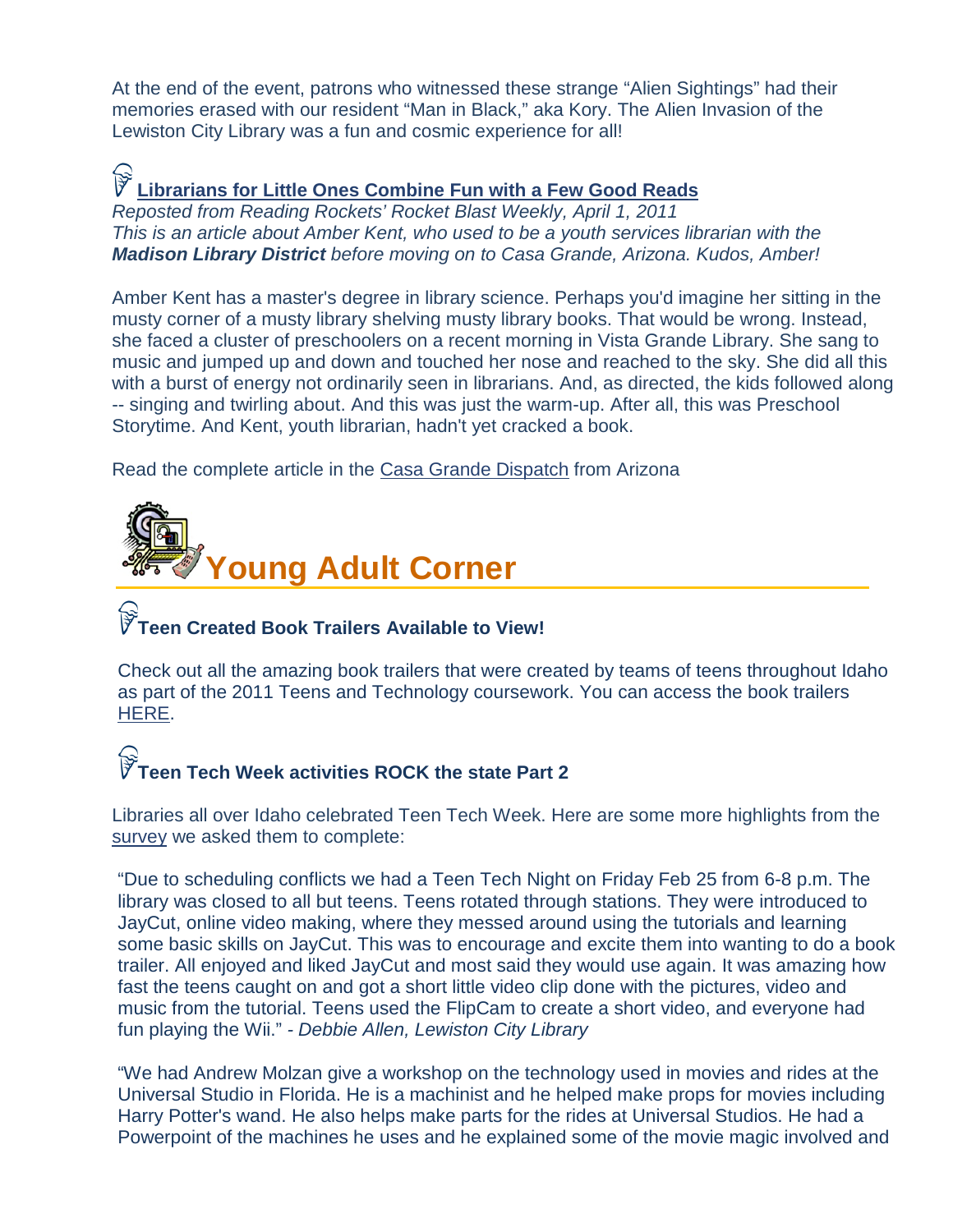the technology that makes things work in movies." *- Heidi Riddoch, North Bingham County District Library*

"We surveyed students about their use, concept and philosophies about technology. During Teen Tech Week, we featured a daily broadcast about the week. We planned two activities: book trailers and digital scrapbooking. Because of a conflict, the digital scrapbooking had to be postponed until after Spring Break. We have two guests coming to show the students scrapbooking techniques and then they will create a page. With the book trailers, we viewed and analyzed several different trailers. Then we brainstormed for the storyboard. We created a couple of trailers." *- Cora Caldwell, Gooding School District*

"We had a geek craft night. From our website: "Come celebrate Teen Tech Week by making "Geek" crafts -- crafts inspired by video games and computers. Make a felt version of Angry Birds, a Super Mario Brothers keychain, computer keyboard magnets, or whatever your geeky little heart desires!" *– Debra Touchette, Boise Public Library*

"Our Teen Tech Week was called "Movie Magic." Mr. Andrew Molzan, a machinist who works for Universal Studios came and talked about the way props are made for movies and the technology used. The teens really enjoyed the presentation. He also brought several Harry Potter wands and gave one as a door prize." *– Kaylene Christensen, North Bingham County District Library*

"1. Library aides and book club members made book trailers. 2. We showed book trailers in the conference room that week. 3. Had students complete a Teen Technology Survey, Internet Safety Quizzes and Text Messaging Quizzes. 4. We dad a drawing with those participants. 5. Library aides made Social Networking Bookmarks. 6. We passed bookmarks out with treats. 7. Took fines off if students came to the library." *– Lynda Smith, West Side High School, Dayton*

## **Free Webinar: Teen Literature Update 2011**

Tuesday, April 12, 2011, Noon, Pacific Time, 1 p.m., Mountain Time. This one-hour webinar is free of charge and registration is ONLY done on the day of the event on the WebEx server. No Passwords are required. For Tips and Registration Information, please go [HERE.](http://infopeople.org/training/webcasts/tips.html) **For more information and to participate in the April 12 webinar**, click [HERE.](http://infopeople.org/training/webcasts/webcast_data/442/index.html)

At the end of this one-hour webinar, attendees will be familiar with current:

- Trends informing the dynamic field of young adult literature
- YA Fiction both novels of realism and genre fiction that are "first selections" for YA collections
- Non-fiction for both recreational and classroom use
- Graphic novels and comics
- Useful resources for collection development

This webinar will be of interest to both public and school library staff with young adult collection development responsibilities. The featured speaker is Michael Cart. Michael Cart is a nationally known expert in the field of young adult literature and of adult books for young adults. Currently a columnist and reviewer for ALA's "Booklist" magazine, he is also the author and/or editor of twenty books. If you are unable to attend the live event, you can access the archived version the day following the webinar. Check their archive listing [HERE.](http://www.infopeople.org/training/webcasts/list/archived)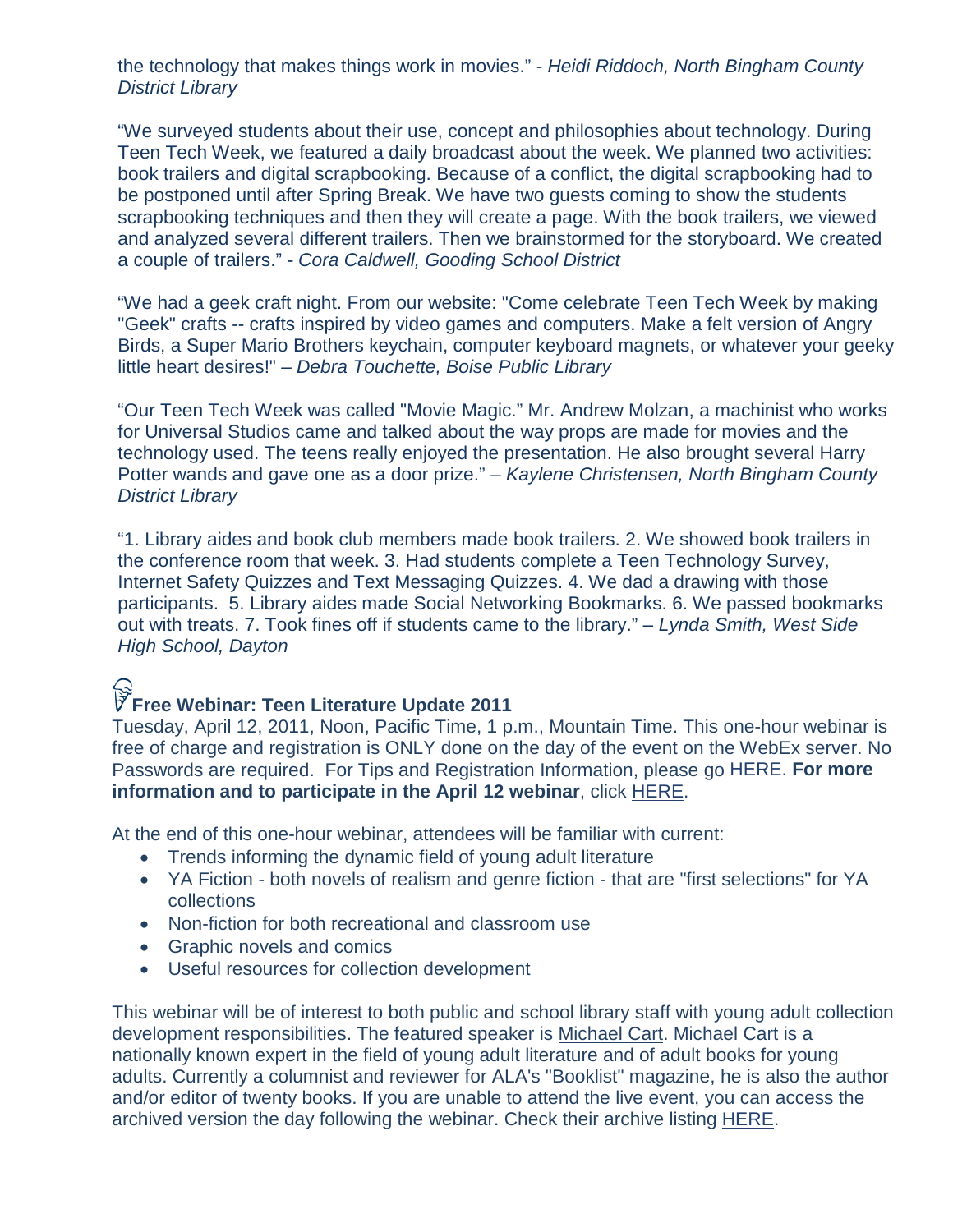<span id="page-4-0"></span>

#### **Earth Day Resources for School Librarians, Teachers, and Students**

**Watch and Read: Earth Day and 'African Cats' (Elementary)** From [School Library Journal,](http://www.schoollibraryjournal.com/slj/home/889891-312/watch_and_read_earth_day.html.csp) March 29, 2011

Scheduled for release on Earth Day (April 22), *African Cats* (rated G)*,* a documentary from Disneynature, pairs stunning wildlife photography with true stories set in the African plains.

Kids can visit the official [website](http://disney.go.com/disneynature/africancats/) to watch a video preview and catch a glimpse of the film's gorgeous photography. A "Story" section recounts the movie's main plotlines, introduces several of the featured big cats, and provides a bit of info about the Masai Mara along with a link to the reserve's [website.](http://www.maratriangle.org/) Teachers may be interested in the movie-based educational materials, available for free download. [Read more…](http://www.schoollibraryjournal.com/slj/home/889891-312/watch_and_read_earth_day.html.csp)

#### **The Lorax Project (Elementary and Middle)**



"Unless someone like you cares a whole awful lot, nothing is going to get better. It's not." *– Dr. Seuss, The Lorax, 1971*

Visit [www.theloraxproject.com](http://www.theloraxproject.com/) for tips and materials and for a free classroom kit, including a printer-friendly environmental pledge poster for all your students to sign, a list of conservation challenges, a photo gallery, and educator idea exchange.

## **Pennies for the Planet**

Protecting river rest stops, boosting butterfly habitats, and saving Gulf Coast birds are as easy as 1, 2, 3—cents. Your students can make a difference by taking part in local conservation action projects and by collecting, saving, and sending in pennies for projects around the world. [Download a free "Pennies for the Planet Starter Kit"](http://neagreenschools.groupsite.com/link/go/94471454) here.



**Free Environmental Resources from the National Education Association (All grades)** Climate studies and issues, upcoming events, global education, lesson plans and activities. Lots of great stuff!

### **A Green Social Networking Site for Teens (High School)**



It's the "green" Facebook, where environmentally minded teens looking for a place to chat, share ideas, and learn about careers and university programs can visit. Sponsored by the National Environmental Education Foundation (NEEF), the Weather Channel, and Philippe Cousteau, [Planet-connect.org](http://planet-connect.org/) is a site

designed for teens by teens. They can create profiles, "friend" each other and post articles of interest and create groups, as well as find age-appropriate information about pollution, climate change, and biodiversity.

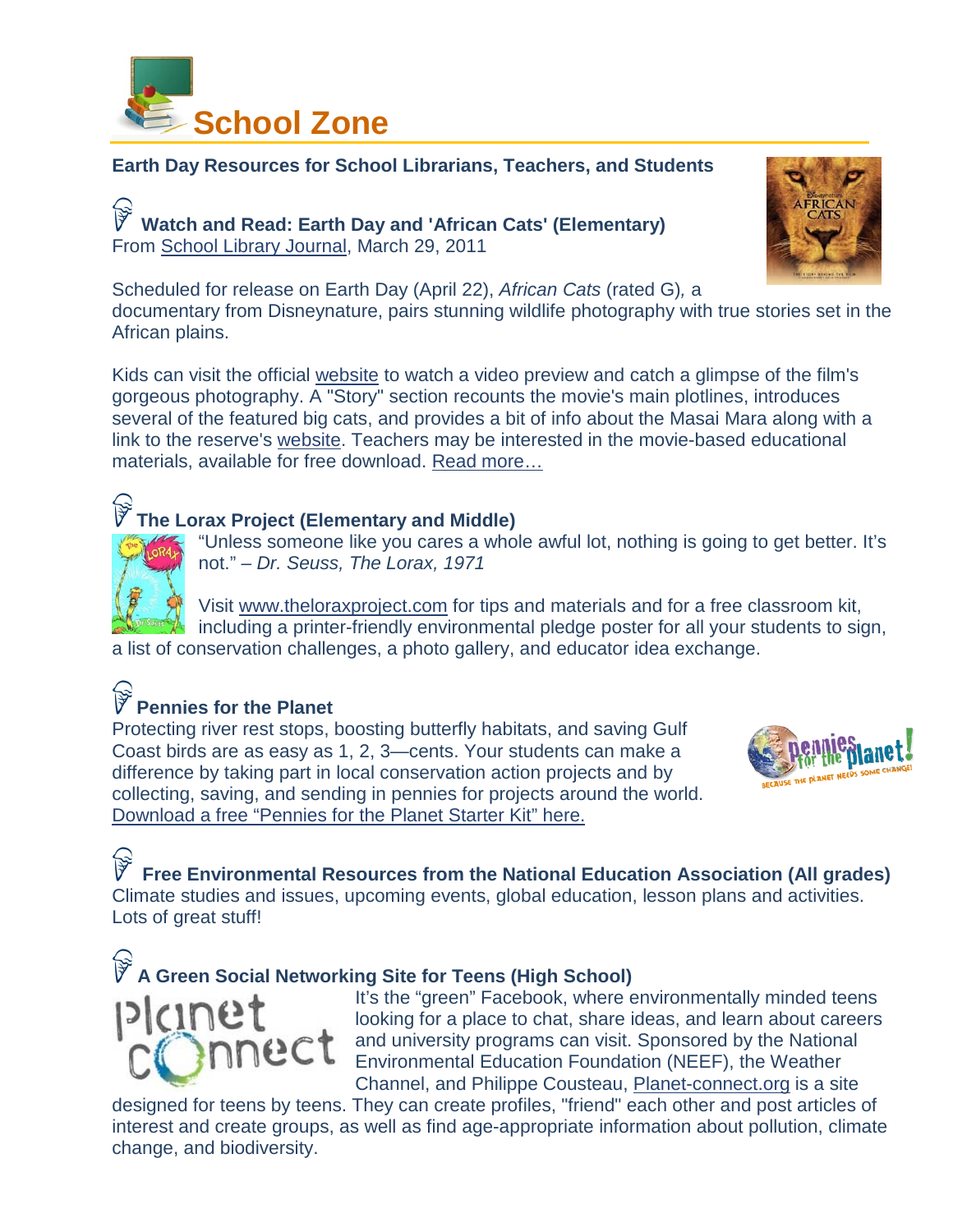# **From Steve Poppino, College of Southern Idaho (Libidaho posting 4-1-11)**

McFarland & Co. and Scarecrow Press are looking for practicing school librarians and public librarians to contribute to some upcoming books. These links will take you to the details about the three books.

[www.h-net.org/announce/show.cgi?ID=184152](http://www.h-net.org/announce/show.cgi?ID=184152) [www.h-net.org/announce/show.cgi?ID=184150](http://www.h-net.org/announce/show.cgi?ID=184150) [www.h-net.org/announce/show.cgi?ID=184149](http://www.h-net.org/announce/show.cgi?ID=184149)

<span id="page-5-0"></span>

**April is National Poetry month and a great time to check out [Poetry.org.](http://r20.rs6.net/tn.jsp?et=1103281080263&s=1815&e=001_aPgl9GdHE_XUeu8VIFPVOJxzegB3rm-0dvmZDpmxL1ifasJ8T2XHDicBt-nAoVZbbJbVGag9gew61gw4aCZNvlUT2sTmkY-V6V-d1El8P0Hu7MoCuZnfXql87qVMU6Hi0v5osCdsQY=)** The site lets you search for a poem by author, title and first line. It recommends poems for "every occasion," lists the 25 most popular poems (based on the site's traffic data), features hundreds of essays and interviews about poetry and poets, and now offers Poem Flow - a free iPhone app. The site also includes a National Poetry Map, with information from all 50 states.

## **Other events in April**

- Text April 10-16 is **[Young People's Poetry Week](http://www.cbcbooks.org/)**
- April 10-16 is **National Library Week** with the theme, "Create your own story @ your library®." April is also **National School Library Media Month** and uses the same theme.
- April 10-16 **[Week of the Young Child](http://www.naeyc.org/woyc)**. The theme for 2011 is "Early Years Are Learning Years."
- April 12 **[National Drop Everything and Read Day](http://dropeverythingandread.com/)**
- April 14 **[Support Teen Literature Day](http://wikis.ala.org/yalsa/index.php/Support_Teen_Literature_Day)**
- April 18-24 **[Turnoff Week](http://www.commercialfreechildhood.org/screenfreeweek/index.html)**
- April 22 **[Earth Day](http://www.earthday.org/earth-day-2011)**
- April 23 **[World Books and Copyright Day](http://www.un.org/en/events/bookday/)**
- April 25-30 **Unplug and Be Outside Week.** Sponsored by Be Outside, Idaho! The campaign is targeting Ada County this year and hopes to expand statewide next year – but it's still a great time to promote nature activities and utilize resources from the 2009 Idaho Family Reading Week CD.



• April 30 - Children's Day / Book Day - **[El dia de los niños / El dia de los libros](http://libraries.idaho.gov/blogs/ericacompton/el-d%C3%AD-de-los-ni%C3%B1os-program-application-open) –** Check out our Multicultural Connections section for more about this yearly event.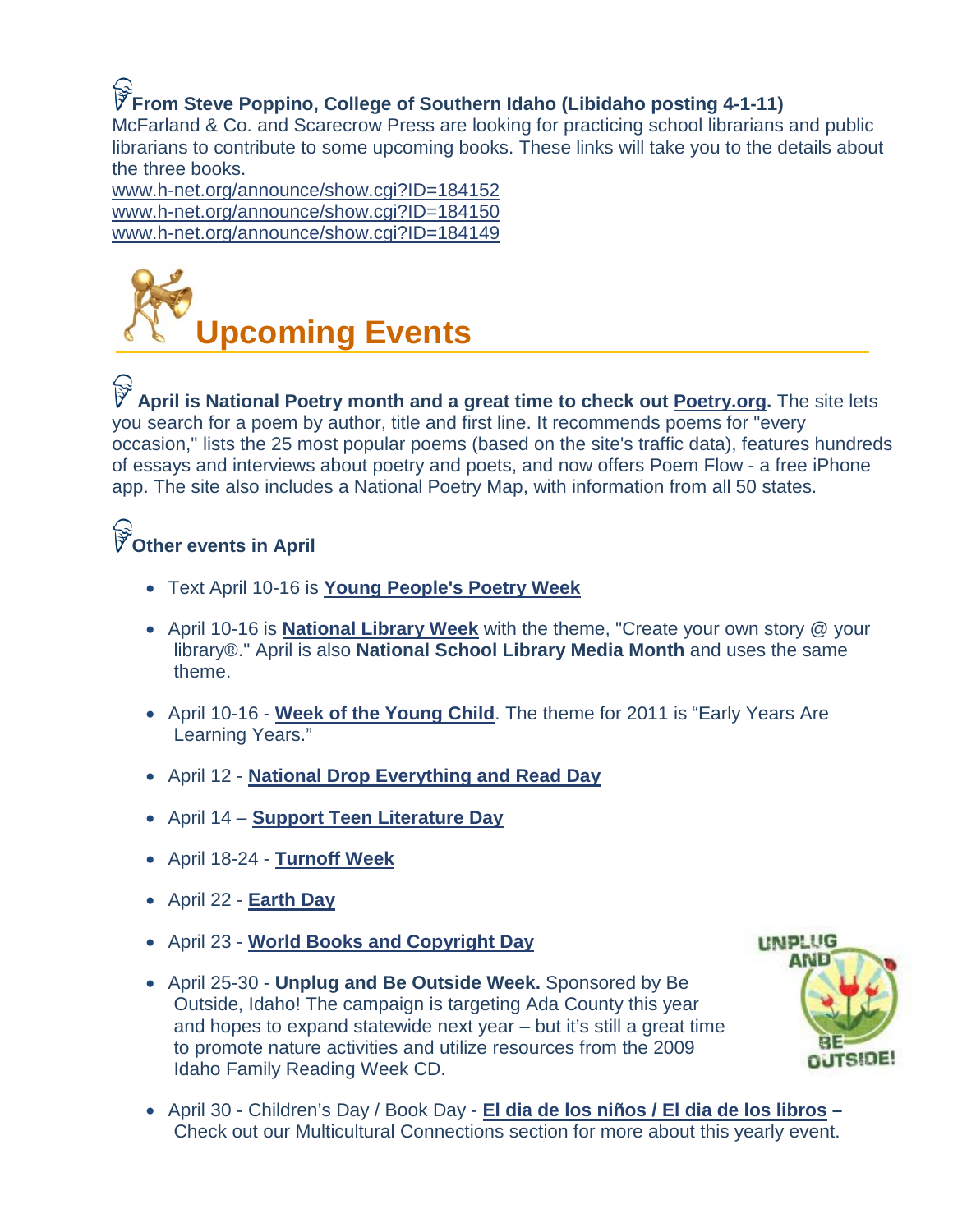## **Idaho Family Reading Week Slogan Revealed!**

The votes are in and tallied. The winning slogan by a landslide is….(drum roll here…) *Let the Games Begin @ your library.*

The Read to Me team will be working hard in the coming months to develop great resources for Family Reading Week November 2011. We'll be sharing ways that families can strengthen literacy through play – board games, pretend play/play literacy, playground games, sports, and video games.

<span id="page-6-0"></span>

**Target provides Early Childhood Reading Grants**. Reading is essential to a child's learning process. That's why Target awards grants to schools, libraries, and nonprofit organizations to support programs such as after-school reading events and weekend book clubs. Together we're fostering a love of reading and encouraging children, preschool through third grade, to read together with their families.

Early childhood reading grants are \$2,000. Grant applications are typically accepted between March 1 and April 30 each year, with grant notifications delivered in September. Check <http://sites.target.com/site/en/company/page.jsp?contentId=WCMP04-031821> on March 1 to apply for these Early Childhood Reading Grants.

If you've ever wanted to know how many times a particular illustrator has received the Caldecott Medal or Honor Book status, then check out this [link.](http://www.mnstate.edu/cmc/Bibliographies/CaldecottIllustratorsAlphabetical.cfm) The list is in alphabetical order by illustrator.

**At LearningExpress Library**, Idaho residents can access preparation courses and practice tests for exams such as the ACT, SAT, PSAT, GED, and GMAT.

From an internet-enabled computer students can access LearningExpress Library at [http://lili.org.](http://lili.org/) After entering their ZIP code and city, they can launch LearningExpress logo, register with their own personal login, and then access preparation courses and practice tests on the College Preparation page.

For more on LearningExpress Library, see [http://libraries.idaho.gov/page/project-training.](http://libraries.idaho.gov/page/project-training)

LearningExpress Library is offered free to Idaho residents through ICfL's "online @ your library" project, funded by a Broadband Technology Opportunity Program (BTOP) grant. See <http://libraries.idaho.gov/online> for more information on the project.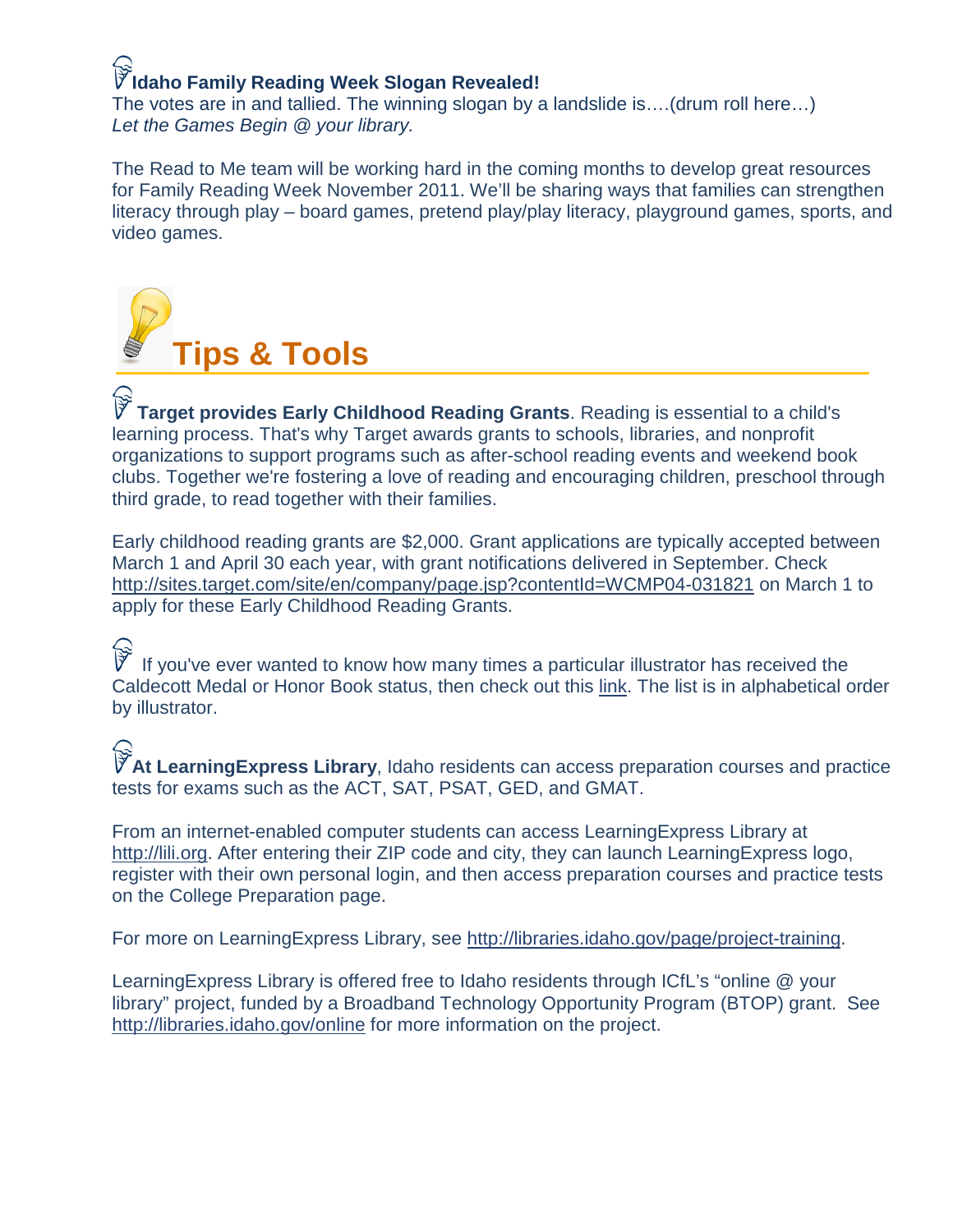<span id="page-7-0"></span>

#### **News from CSLP**

The **"One World Many Stories" color logo** on your CD/DVDs is missing the bottom portion of the letter "y". This includes the files named "slogan.jpg" and "slogan.tif" in the Lopez Color Art folder. A corrected file is available on the [www.cslpreads.org/](http://www.cslpreads.org/) website under Downloads.

A **video PSA for "One World, Many Stories" and audio PSA for "You Are Here"** are available for you to download and use on your library website, blog, Facebook page, etc. The 30-second video by Secret Agent 23 Skidoo [\(www.secretagent23skidoo.com/\)](http://www.secretagent23skidoo.com/) and a cast of children is available in English and Spanish. There are also several 10-second video clips encouraging kids to use the library this summer. To download any of the files, go to [www.cslpreads.org/psas.html.](http://www.cslpreads.org/psas.html) You must be logged in, so start at [www.cslpreads.org/component/comprofiler/registers.html](http://www.cslpreads.org/component/comprofiler/registers.html) if you don't have an account with CSLP. The videos are in .wmv format and the audio files are in .mp3 format. Right-click on each file name and select "Save link as" or "Save target as" to download the files to your computer. You may also view or link to all the videos via YouTube at [www.youtube.com/user/cslpreads.](http://www.youtube.com/user/cslpreads)

I also have **eight copies of the PSAs in DVD format**, which I will send free of charge to the first eight publicly-funded public libraries to contact me: [staci.shaw@libraries.idaho.gov.](mailto:staci.shaw@libraries.idaho.gov)

Sarah Sogigian, CSLP State Rep from Massachusetts, used Photoshop to add the **CSLP copyright statement** to the "One World, Many Stories", "You Are Here", and "Novel Destinations" logos to facilitate libraries using the logos on their Facebook pages, blogs, etc. These logos are available on the ICfL [Summer Reading Resources](http://libraries.idaho.gov/page/summer-reading-resources) page. Please review the CSLP Rules of Use at [www.cslpreads.org/about/rules-of-use.html](http://www.cslpreads.org/about/rules-of-use.html) for a complete list of what public libraries may and may not do with CSLP resources.

<span id="page-7-1"></span>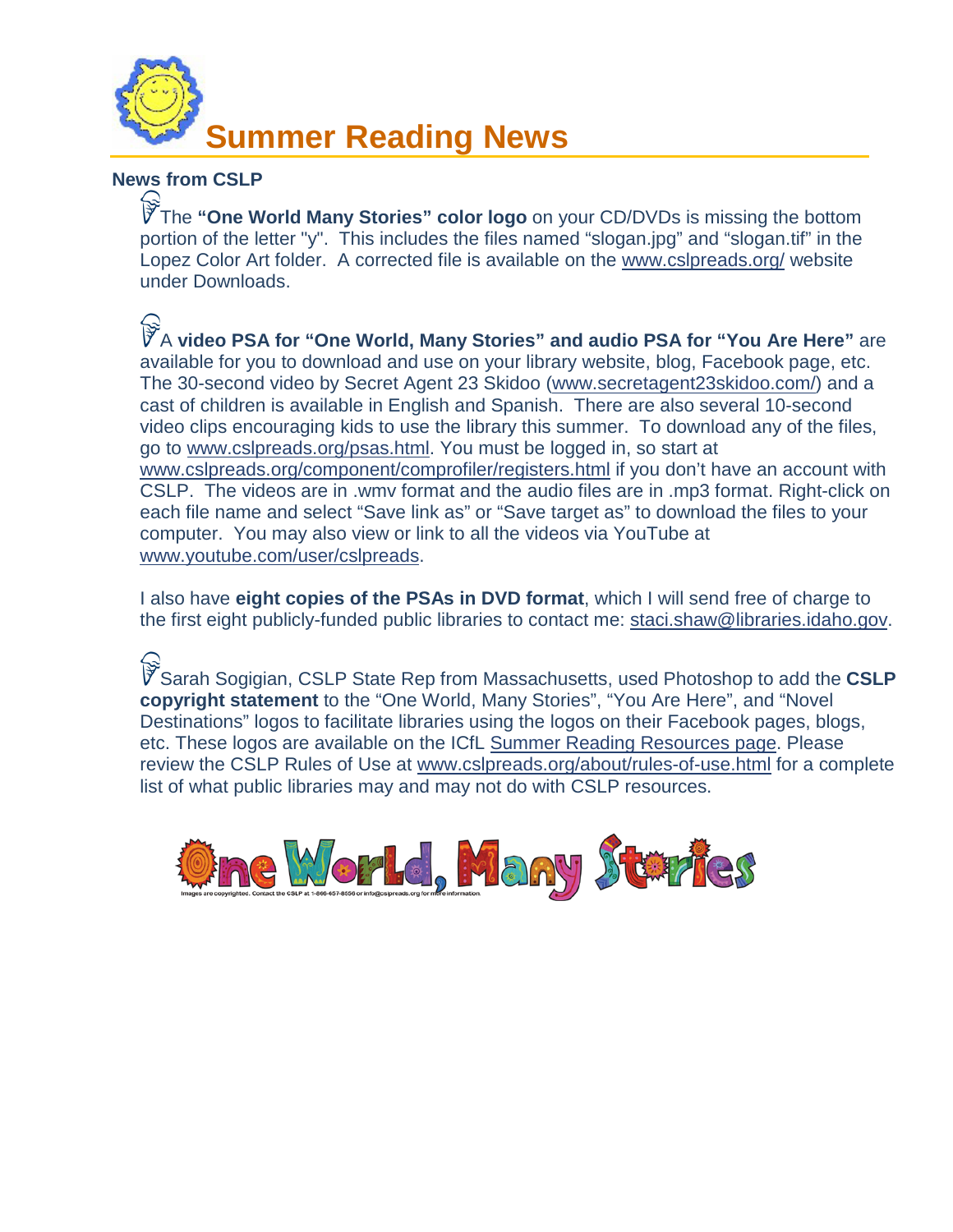# **A Closer Look at Creating Book Trailers**

**Do's and Don'ts of Creating a Blockbuster Book Trailer,** by 2011 Teens and Technology Course Mentor Dylan Baker, Ada Community Library

Each time we go to the movie theater, we are shown a variety of movie trailers intended to get us interested in seeing more movies that we may know nothing about. The best movie trailers get us excited about watching their movie while the worst trailers turn us off and make us lose interest. Similarly, book trailers done well can get us interested in a book we might never have heard about before, while bad book trailers can make us actively avoid the book they mention. Here are a few tips that will help you create book trailers that make your audience want to read the books you feature:

- DO keep your book trailer short and concise.
	- o Good book trailers spark the imagination and interest of the viewer by getting right to the good stuff. You're not reviewing the book, so just go for the best, juiciest hook you can think of to reel in your audience before you lose their attention.
- DON'T use too much text.
	- o Unlike most books, a book trailer is a multimedia experience that should cater to the strengths of the format. Use text sparingly to make an impact and don't slow your audience down by making them read paragraphs of description; if that's what they wanted, they would have read the book jacket.
- DO balance your use of media, like audio, video, images and text.
	- o As noted above, book trailers are multimedia experiences that can feature sights and sounds simultaneously. Video clips can be the most engaging piece, but even a slideshow of still images can grab the viewer's interest if matched up with the right soundtrack or narration (or both) instead of just boring silence.
- DON'T fake enthusiasm or interest in the book.
	- o Effective book trailers convey the passion of their creator for their subject and help get the viewer excited about the book. Faked enthusiasm is easy for your audience to spot and will cause them to distrust you and the book you're feigning interest in.
- DO pay attention to the genre of the book and use it to your advantage.
	- o Match the pace and style of your book trailer to the genre of the book you are covering to grab the right audience. For example, use discordant music and disturbing images in your trailer for a horror novel or lavish backgrounds and sweet harmonies for a romance story.
- DON'T sweat the small details.
	- o Creating a book trailer can be a time-consuming endeavor, especially if you get wrapped up in editing and refining every aspect. Focus on the big picture with these other tips and be ready to let go of the little things that ultimately only serve to stress you out.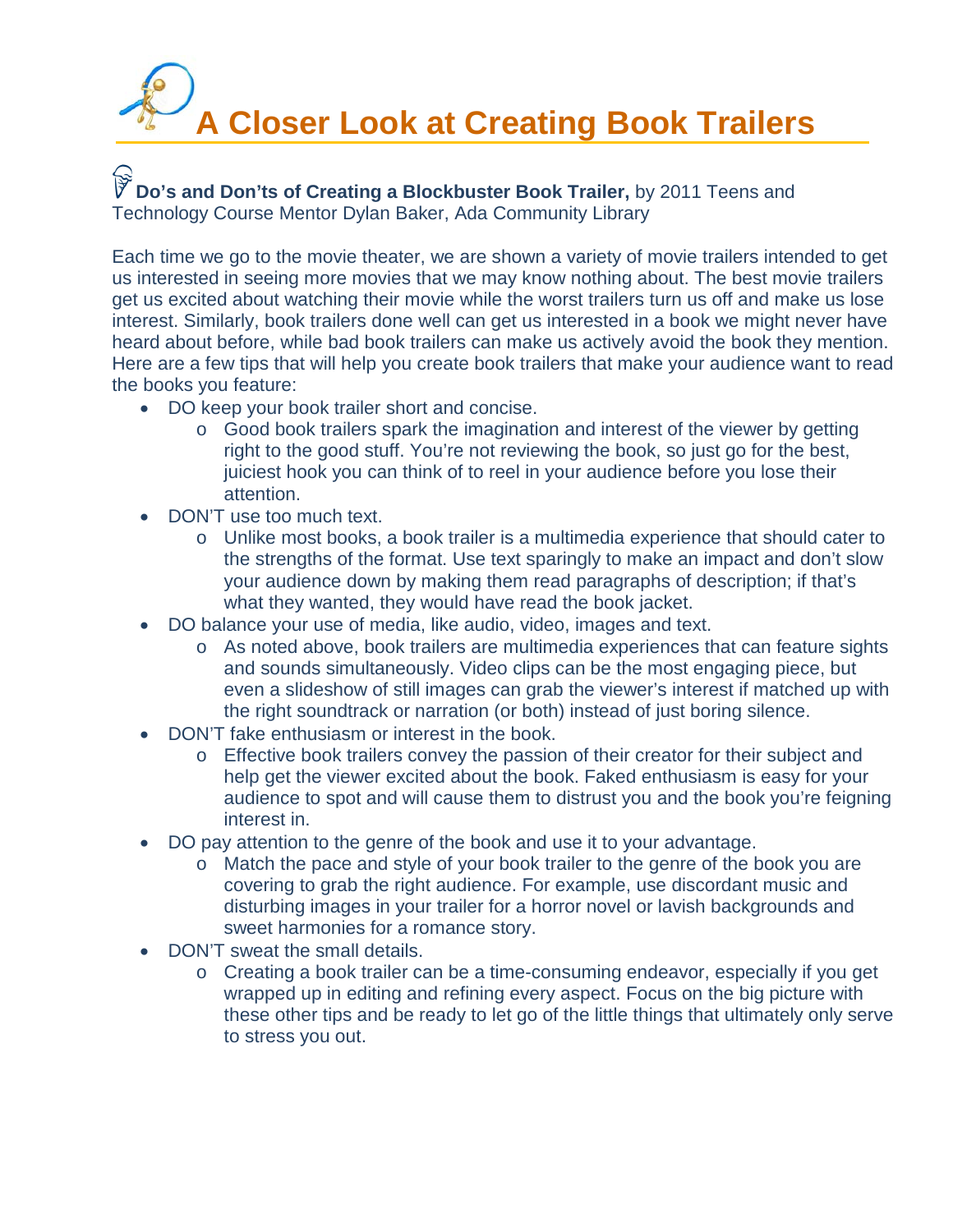<span id="page-9-0"></span>

#### **Read to Me Program funding 10 more spots in Supporting Early Literacy through Language-Rich Library Environments webinar.**

ICfL's Read to Me program is pleased to support this upcoming webinar featuring our friend and long-time presenter Saroj Ghoting. The material presented builds on information shared at recent Read to Me meetings and we're able to pay for up to 19 library staff members to attend. At the time this was published, there were 10 spots open.

The webinar will be held Thursday, April 21, 2011, 11 a.m. – 12:30 p.m. MST, 10 a.m. – 11:30 PST. In this interactive workshop, Saroj will provide a wealth of ideas for creating a language rich learning environment in the library. Using examples from libraries around the country that range from simple posters to creating learning space, she will demonstrate how simple, affordable changes can maximize the library's ability to foster early literacy. Participants will have the opportunity for hands-on learning and interaction with one of the leaders in early childhood literacy.

**Please register at [http://rtmwebinar.eventbrite.com](http://rtmwebinar.eventbrite.com/) by April 13.** You will be required to complete an evaluation in return for ICfL paying the \$50 fee. If you don't want to complete the evaluation, you can register and pay directly with ALA.

If you have any questions about the webinar, please contact Stephanie Bailey-White at ICfL, 208-639-4145 or Stephanie.bailey-white@libraries.idaho.gov. Once we send the registration information in, you'll receive information on how to log in and get a password.

 $\widetilde{\widetilde{V}}$  Here are two Infopeople webinars for April that you might find interesting. Two great things about Infopeople webinars: 1) They are free! & 2) They are archived!

So if you can't make the time and date for the live session, just click the link and it will take you to the [archived session.](http://infopeople.org/training/view/webinar/archived)

#### **Census 2010: Your Table Is Waiting! Accessing and Using the Data**

Tuesday, April 19, 2011 Start Time: Pacific - Noon, Mountain - 1:00 PM This will be a great overview on how to access and use the data provided by the Census – a great tool for when you are trying to find those hard to find statistics to support your library proposal. [Link to the Webinar](http://infopeople.org/training/census-2010-your-table-waiting-accessing-and-using-data)

#### **Reference Interview: Time for a Tune-up**

Tuesday, April 26, 2011 Start Time: Pacific - Noon, Mountain – 1 p.m. Reference work, both in person and virtual, is constantly changing: the point of contact with the library user; the nature of the questions; and what technologies we use. What has not changed is the importance of the reference interview. No matter the setting or person being served, we still need to make sure we understand what the real question is so that we are able to answer it accurately and thoroughly. [Link to the Webinar](http://infopeople.org/training/reference-interview-time-tune)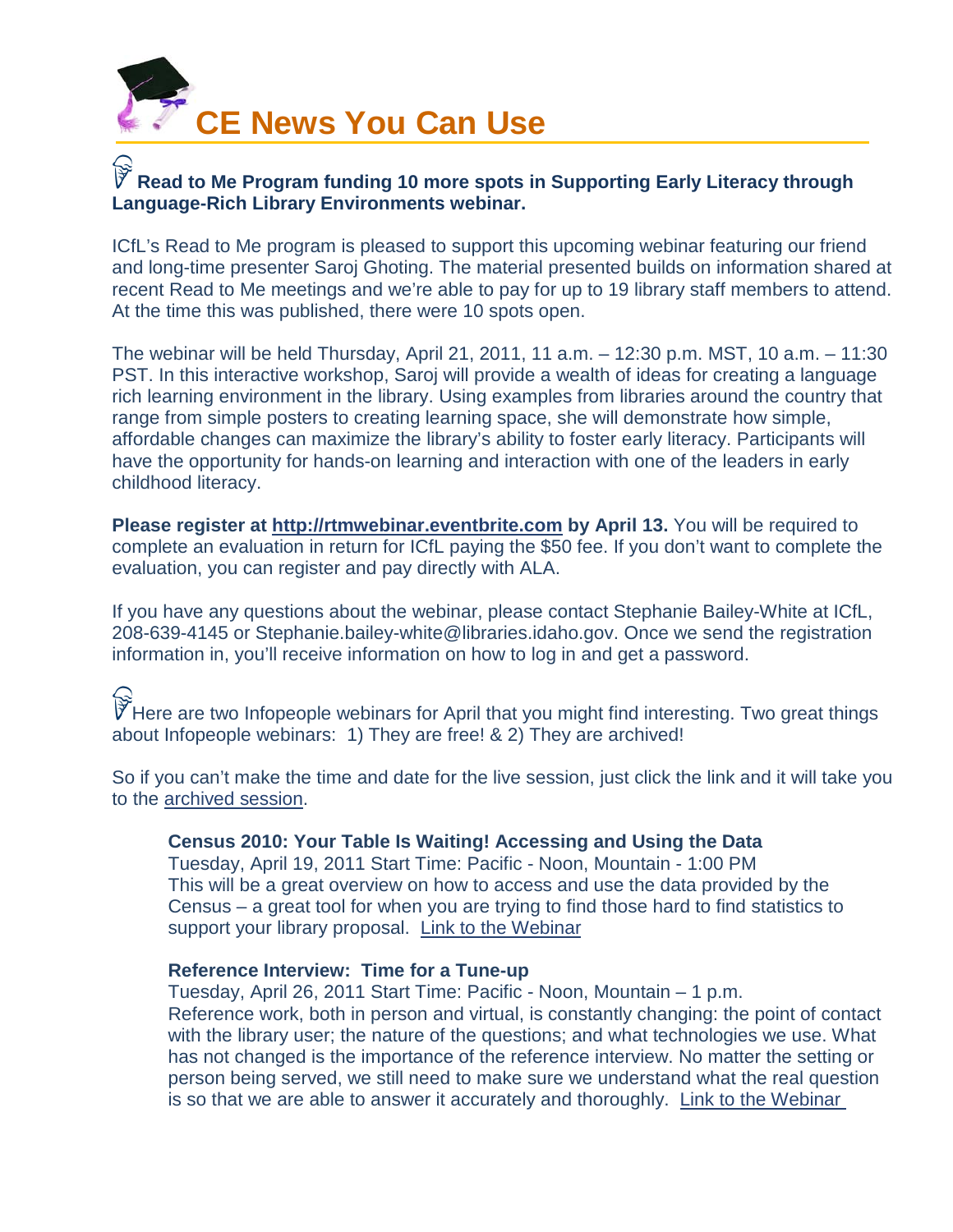<span id="page-10-0"></span>

## **15th Anniversary of El día de los niños**

April  $30<sup>th</sup>$  is rapidly approaching and Idaho libraries are gearing up for the best Día celebration ever.

The following 13 libraries have applied for the ICfL's Día program and are in the process of receiving their promotional banner and posters, as well as free paperback books to give to children and families at their events:

- Hailey Public Library
- Jerome Public Library
- Gooding Public Library
- Burley Public Library
- Coeur d'Alene Public Library
- McCall Public Library
- Buhl Public Library
- Garden City Public Library
- Kimberly Public Library
- Caldwell Public Library
- Meridian Library District
- Bellevue Public Library
- West Bonner Library District Priest River Branch



We have space for 20 libraries to apply for this year's Día program, **but the deadline is today April 8, 2011**. Call Erica for more information if you are interested in applying!

If your library is hosting a celebration, please consider [registering your event](https://cs.ala.org/websurvey/alsc/dia/) at the national level through ALA. Let's show the rest of the country what Idaho is doing to celebrate Día.

#### **Resources for Día:**

- National [Día website](http://www.ala.org/ala/mgrps/divs/alsc/initiatives/diadelosninos/index.cfm) hosted by ALA and ALSC
- Official Facebook page for Día amazing ideas posted each day!
- [Pat Mora's Website](http://www.patmora.com/dia.htm) -Incredible planning guide, resources, and activities
- [National Latino Children's Institute](http://www.nlci.org/DLN2004/dlnmain.htm)
- [Colorin Colorado](http://www.colorincolorado.org/calendar/celebrations/dia) provides resources for parents and teachers of English Language Learners.
- Texas Library Association: *Día* [Celebration Toolkit and Resources for Teachers and](http://www.texasdia.org/)  **[Librarians](http://www.texasdia.org/)**
- [Criticas magazine](http://www.criticasmagazine.com/article/CA6430584.html) Great article on planning an event.
- [Get Caught Reading](http://www.getcaughtreading.org/pressreleases/dia_list_2009a.pdf) Día Bibliography from 2009
- [REFORMA](http://reforma.org/resources/ninos/dia.html) the national association to promote library and information services to Latinos and the Spanish speaking community
- [Día Toolkit](http://www.ala.org/ala/mgrps/divs/alsc/initiatives/diadelosninos/diaresources/Random%20House%20Tool%20Kit%20download.pdf) from Random House
- [Webjunction](http://www.webjunction.org/slo/articles/content/445965) Día Programming and Outreach Quick Links
- Reading is Fundamental [Hispanic Book Collection Resource Guide](http://www.rif.org/assets/Documents/StorySamplers/HispanicBookCollection.pdf)
- [San Antonio Public Library](http://www.sat.lib.tx.us/Special/DDLN/fun.htm) Fun activities for El Día!
- Perma-Bound Suggested [booklists](http://www.perma-bound.com/SearchBooklist/32006) for El Día All ages!

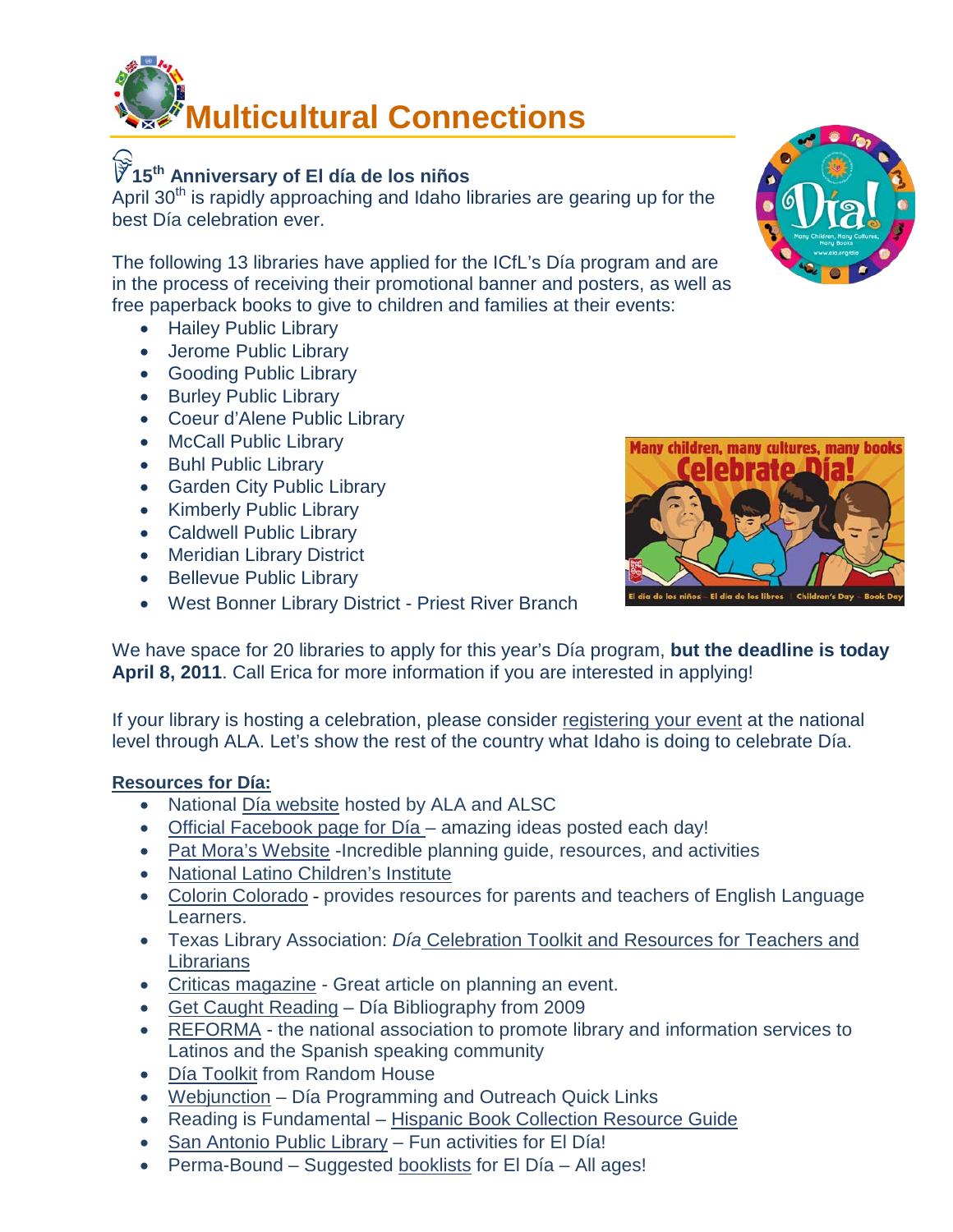- [Barahona Center-](http://www2.csusm.edu/csb/WebEng.html)For the Study of Books in Spanish for Children and Adolescents. The website is available in both English and Spanish.
- [Texas State Library and Archives Commission](http://www.tsl.state.tx.us/ld/pubs/bilingual/index.html) Bilingual Library Programs for Children and Families

## **May is Latino Book Month**

The [Association of American Publishers](http://www.publishers.org/main/Latino/latino_01.htm) Publishing Latino Voices for America (PLVA) Task Force has declared May Latino Books Month.

Throughout the month of May, booksellers, librarians, and others in the book industry are encouraged to promote reading among Latinos in their communities and to raise awareness of the rich variety of books authored by Latinos that are available, in both English and Spanish. Click on the picture to enter the giveaway.



#### **[May is Asian-Pacific American Heritage Month](http://asianpacificheritage.gov/)**

The Library of Congress, National Archives and Records Administration, National Endowment for the Humanities, National Gallery of Art, National Park Service, Smithsonian Institution and United States Holocaust Memorial Museum join in paying tribute to the generations of Asian and Pacific Islanders who have enriched America's history and are instrumental in its future success.

## I

#### **[2011 Light the Way: Library Outreach to the Underserved Grant](http://www.ala.org/ala/mgrps/divs/alsc/awardsgrants/profawards/candlewicklighttheway/Current_Winner.cfm) Awarded**

The Association for Library Service to Children (ALSC, a division of the American Library Association (ALA), has announced that Richmond (Calif.) Public Library is the recipient of this year's award. As the winner of the grant, the library will receive \$3,000 for their "**Literacy Bags for Bilingual Families"** project.

Richmond Public Library plans to use the money to provide access to books where children have very limited access to them. The elementary school cannot afford to loan out their materials to students, and many of the students do not have the means to get to a public library. By utilizing the successful partnership of Richmond's bookmobile librarian with a local school, Montalvin Elementary School, the library aims to help strengthen English language skills for kids and families.

"The committee felt that the project's goal to create bilingual literacy bags for K-3 children, their families, and caregivers is both attainable and replicable by other libraries," said Erin Nguyen, chair of the 2011 ALSC Library Service to Special Population Children and Their Caregivers Committee (LSSPCC). "The project will directly impact the literacy and language skills of the participants, but the literacy bags will also be available to others served by the public library."

The Light the Way Grant, which honors Newbery medalist and Geisel winner Kate DiCamillo, is now in its third year. Although originally conceived as a one-time award, it has continued to be presented with the kind generosity of Candlewick Press.